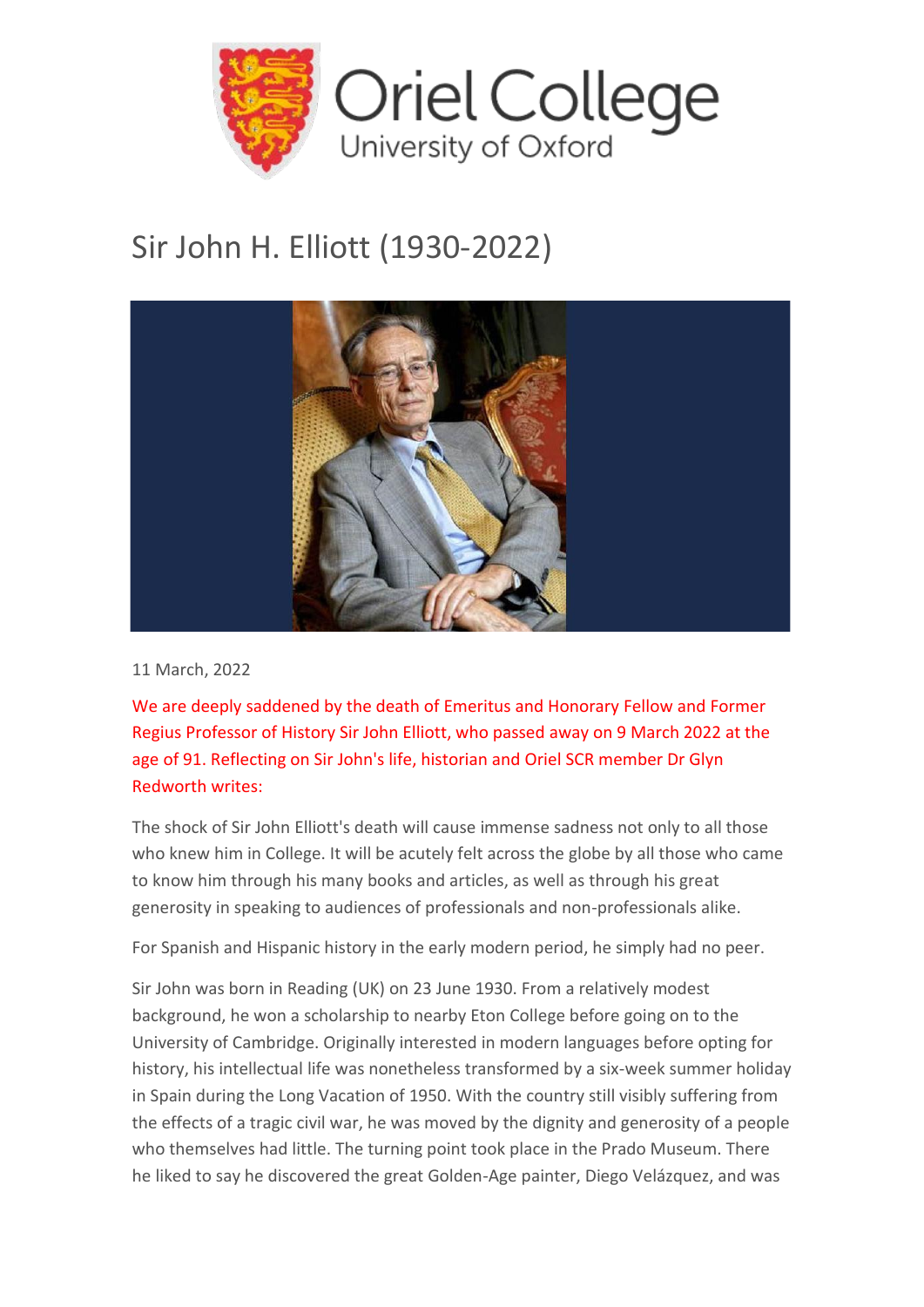mesmerised by his portrait of Spain's chief minister, the Count-Duke of Olivares. Choosing to study Spanish history when the western world still turned its back on General Franco was a controversial decision, but he made up his mind to study a time and a place which was facing up to imperial decline in much the same way as, back home, post-war Britain was confronting similar challenges.

He earned his doctorate in 1955 for a study of the Catalan Revolt of the mid-17th century. (His initial hopes of studying Olivares had been dashed when he discovered that much of his personal archive had been destroyed during a bombing raid in the civil war, though in the 1980s his great study of the count-duke's life appeared, with the subtitle of 'The Statesman in the Age of Decline'.) For several years he taught at Cambridge and in 1968 he moved to a professorship at King's College, London, where he continued to play a formative role in developing the notion that 'the early modern period' - roughly speaking from the late 15th century to the middle of the 18th - was an epoch in its own right. In 1973 he left for the Institute of Advanced Studies in Princeton. He remained there for almost two decades before becoming the Regius Professor of History at Oxford in 1990, and thus began his long and happy relationship with Oriel College.

Sir John was asked once by one of his many adoring pupils how he wanted to be remembered. With his characteristic directness and unaffectedness, he just replied that he wanted to be seen as someone who tried to understand. That wish he fulfilled throughout his career. He passionately rejected the term 'hispanist' since he wanted Spain to be seen as a typical European country whose historical trajectory was little different from any other of its neighbours. The need to compare histories impelled him to move into the history of the New World, and he was one of the forerunners of what would now be considered Global History.

Sir John also kept up that initial interest in Spanish painting of the Golden Age. With his great friend, the art historian Jonathan Brown, as co-author, he published a unique book entitled *A Palace For A King*, which was the political and artistic biography of the 'Buen Retiro' palace in Madrid. He joined the Prado's advisory council, being ceaseless in his efforts, to bring together all the paintings once contained in the palace's 'Hall of the Kingdoms'.

Even after his retirement from the Regius Chair in 1997, Sir John remained a prolific historian. His desire to understand coincided once more with his profound respect for Catalonia. As a young Cambridge graduate, he had been taken aback by the enthusiasm he aroused when he asked whether any Catalan-speaking family might take him in, in much the same way that he found a welcoming spirit (and subsequently great friend) in Jaume Vicens Vives, the distinguished Barcelona professor who too was trying to 'modernise' the writing of Spanish history. In 2018 Sir John published his *Scots*